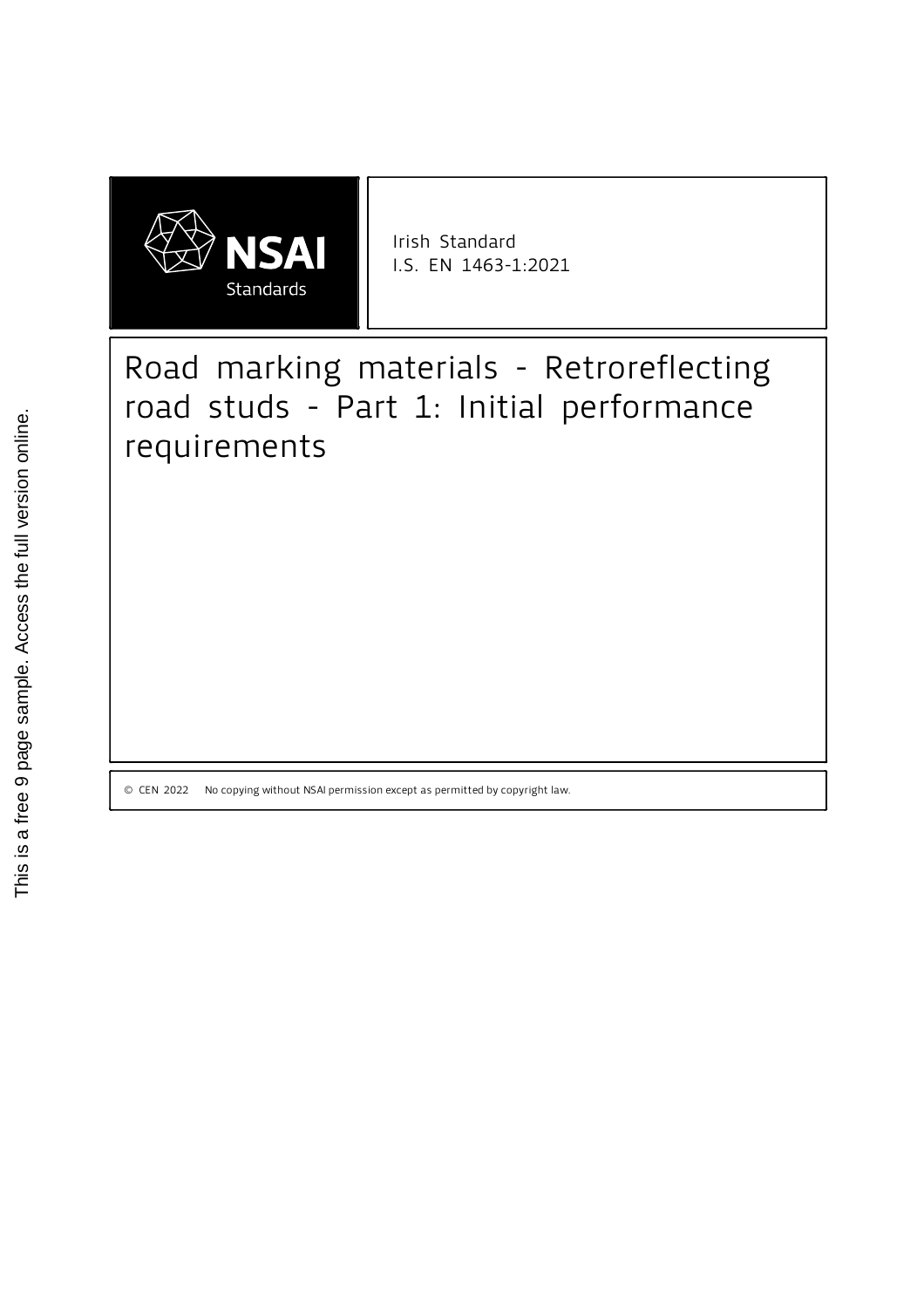Incorporating amendments/corrigenda/National Annexes issued since publication:

The National Standards Authority of Ireland (NSAI) produces the following categories of formal documents:

I.S. xxx: Irish Standard — national specification based on the consensus of an expert panel and subject to public consultation.

S.R. xxx: Standard Recommendation - recommendation based on the consensus of an expert panel and subject to public consultation.

SWiFT xxx: A rapidly developed recommendatory document based on the consensus of the participants of an NSAI workshop.

This document replaces/revises/consolidates the NSAI adoption of the document(s) indicated on the CEN/CENELEC cover/Foreword and the following National document(s):

NOTE: The date of any NSAI previous adoption may not match the date of its original CEN/CENELEC document.

This document is based on: EN 1463-1:2021

Published: 2021-12-22

| This document was published                                  |                     | ICS number:                                 |                                           |
|--------------------------------------------------------------|---------------------|---------------------------------------------|-------------------------------------------|
| under the authority of the NSAI<br>and comes into effect on: |                     |                                             | 93.080.20                                 |
| 2022-01-10                                                   |                     |                                             |                                           |
|                                                              |                     |                                             | NOTE: If blank see CEN/CENELEC cover page |
|                                                              |                     |                                             |                                           |
| NSAI                                                         | T+353 1 807 3800    |                                             | Sales:                                    |
| 1 Swift Square,                                              | F+353 1 807 3838    |                                             | T+353 1857 6730                           |
| Northwood, Santry                                            | E standards@nsai.ie |                                             | F +353 1 857 6729                         |
| Dublin 9                                                     | W NSALie            |                                             | W standards.ie                            |
|                                                              |                     |                                             |                                           |
|                                                              |                     | Údarás um Chaighdeáin Náisiúnta na hÉireann |                                           |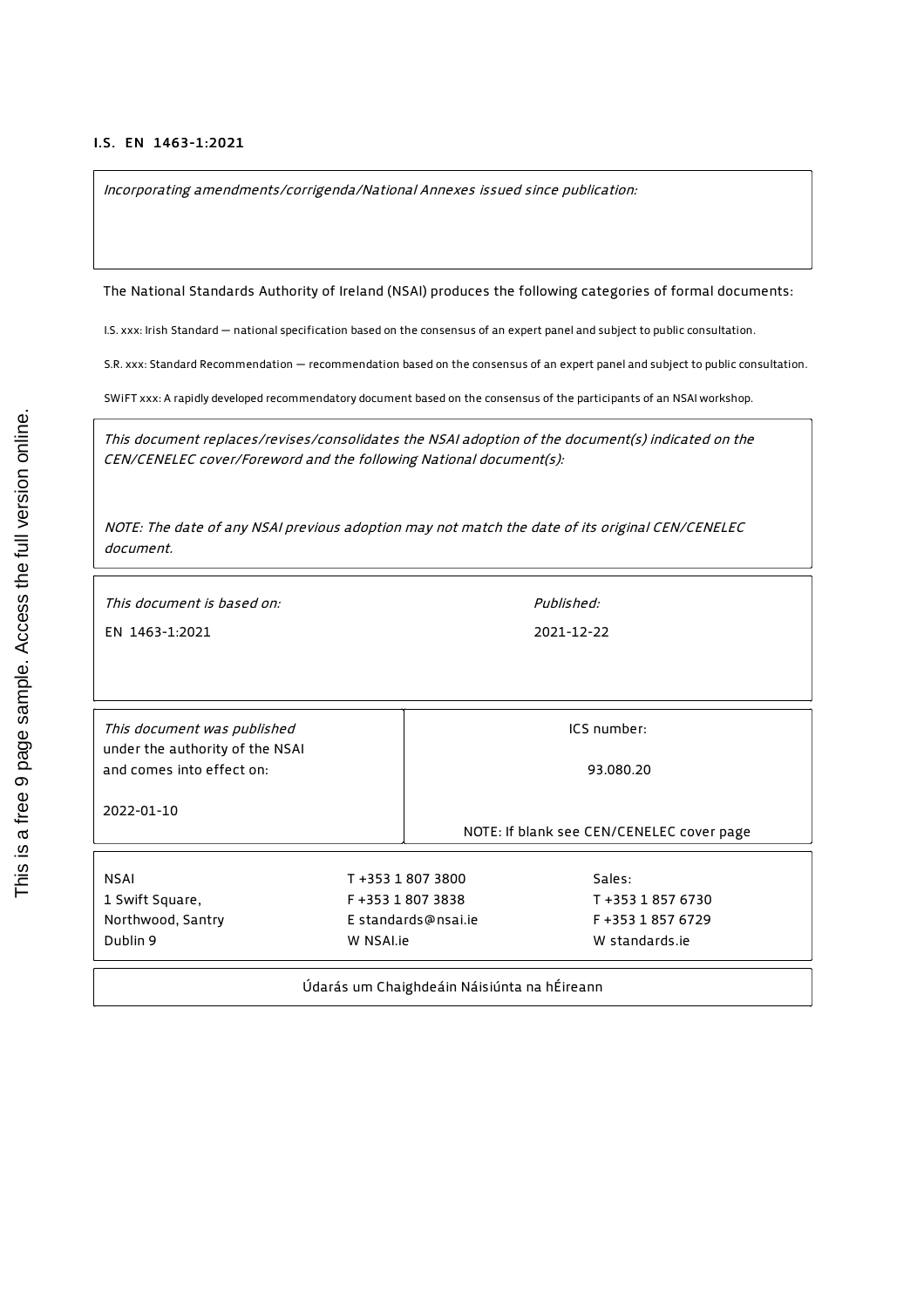### National Foreword

I.S. EN 1463-1:2021 is the adopted Irish version of the European Document EN 1463-1:2021, Road marking materials - Retroreflecting road studs - Part 1: Initial performance requirements

This document does not purport to include all the necessary provisions of a contract. Users are responsible for its correct application.

For relationships with other publications refer to the NSAI web store.

Compliance with this document does not of itself confer immunity from legal obligations.

In line with international standards practice the decimal point is shown as a comma (,) throughout this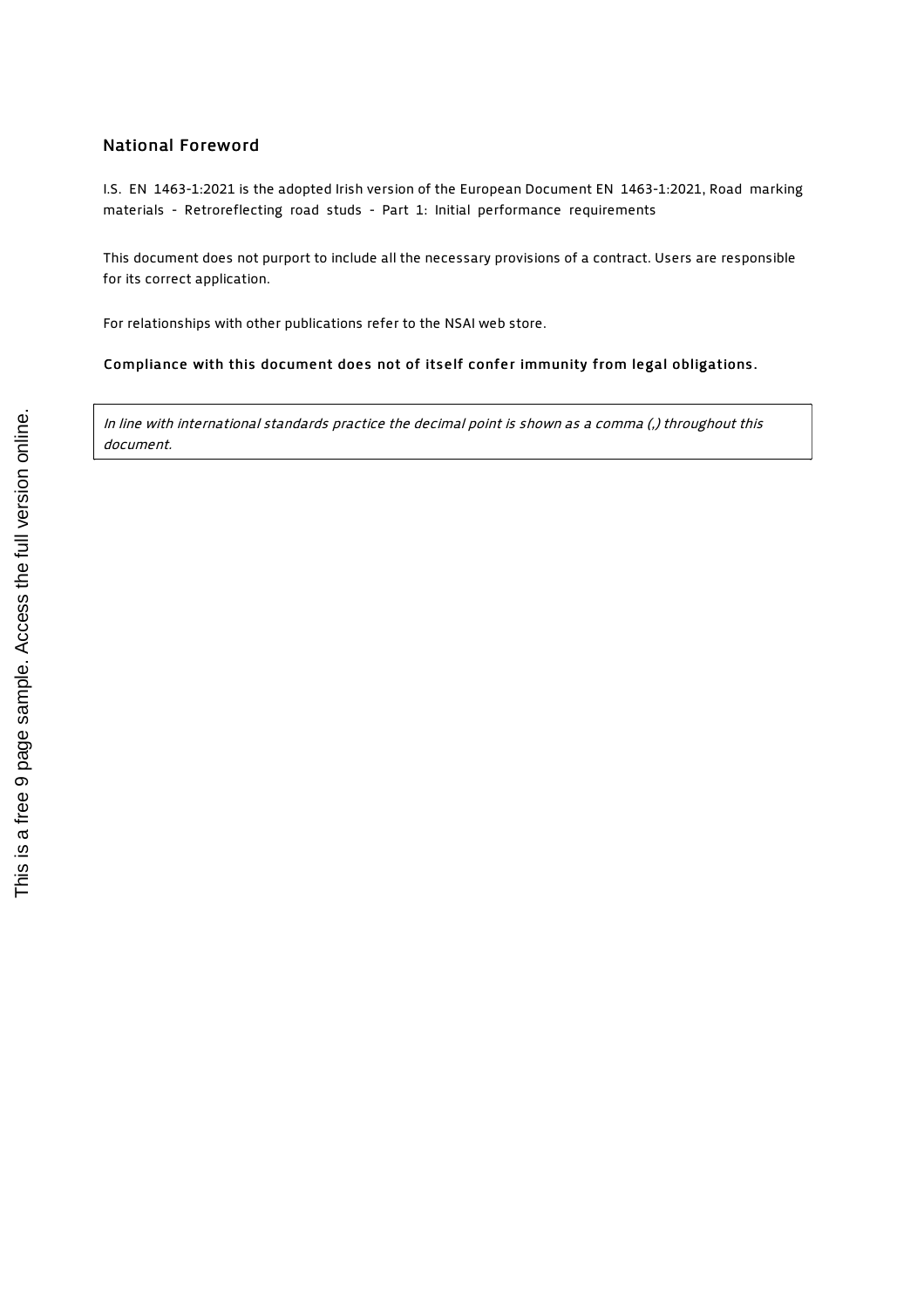This page is intentionally left blank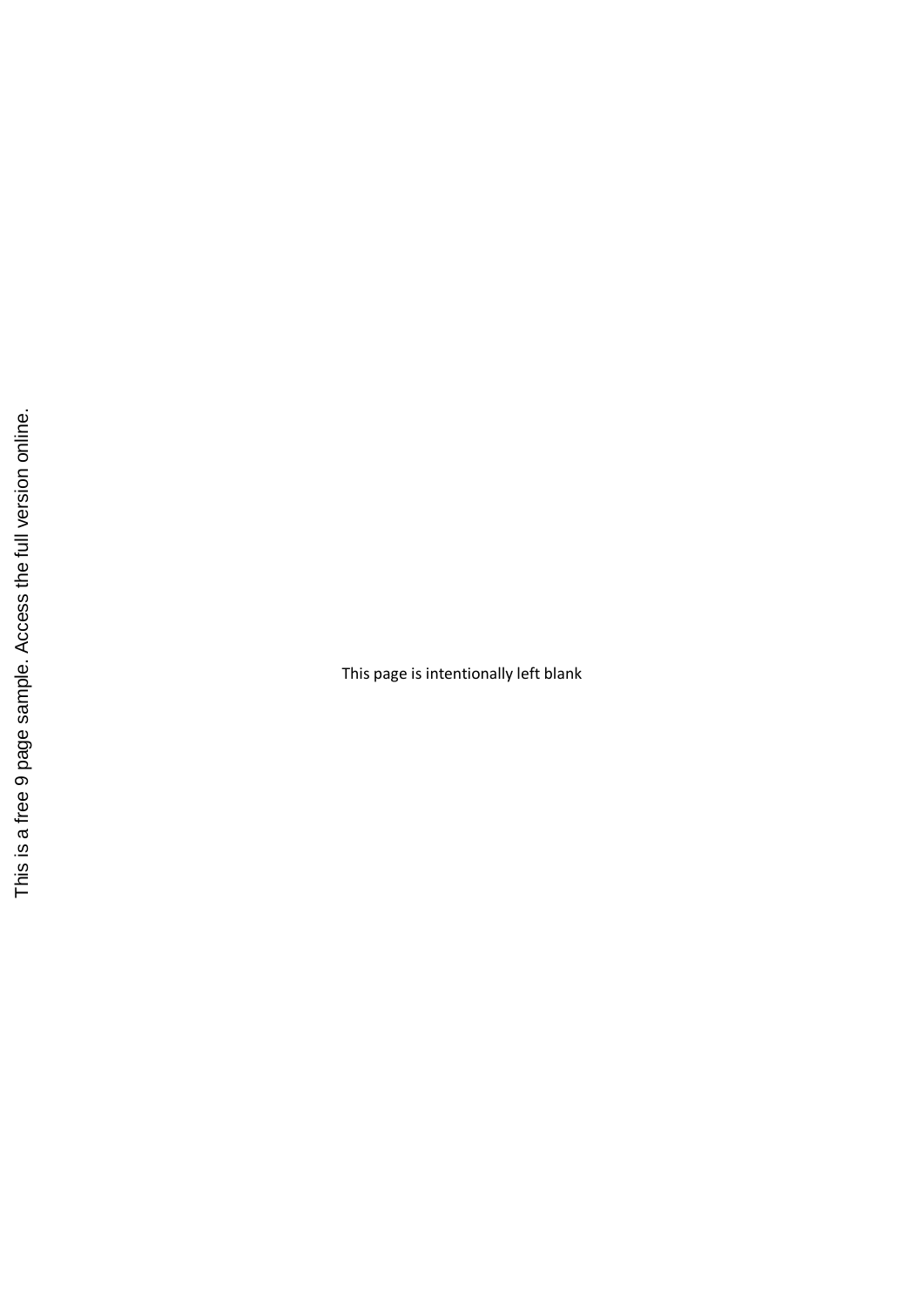#### **I.S. EN 1463-1:2021**

# EUROPEAN STANDARD NORME EUROPÉENNE EUROPÄISCHE NORM

## **EN 1463-1**

December 2021

ICS 93.080.20 Supersedes EN 1463-1:2009

English Version

## Road marking materials - Retroreflecting road studs - Part 1: Initial performance requirements

Produits de marquage routier - Plots rétroréfléchissants - Partie 1 : Exigences initiales de performance

Straßenmarkierungsmaterialien - Markierungsknöpfe - Teil 1: Anforderungen im Neuzustand

This European Standard was approved by CEN on 24 October 2021.

CEN members are bound to comply with the CEN/CENELEC Internal Regulations which stipulate the conditions for giving this European Standard the status of a national standard without any alteration. Up-to-date lists and bibliographical references concerning such national standards may be obtained on application to the CEN-CENELEC Management Centre or to any CEN member.

This European Standard exists in three official versions (English, French, German). A version in any other language made by translation under the responsibility of a CEN member into its own language and notified to the CEN-CENELEC Management Centre has the same status as the official versions.

CEN members are the national standards bodies of Austria, Belgium, Bulgaria, Croatia, Cyprus, Czech Republic, Denmark, Estonia, Finland, France, Germany, Greece, Hungary, Iceland, Ireland, Italy, Latvia, Lithuania, Luxembourg, Malta, Netherlands, Norway, Poland, Portugal, Republic of North Macedonia, Romania, Serbia, Slovakia, Slovenia, Spain, Sweden, Switzerland, Turkey and United Kingdom.



EUROPEAN COMMITTEE FOR STANDARDIZATION COMITÉ EUROPÉEN DE NORMALISATION EUROPÄISCHES KOMITEE FÜR NORMUNG

**CEN-CENELEC Management Centre: Rue de la Science 23, B-1040 Brussels**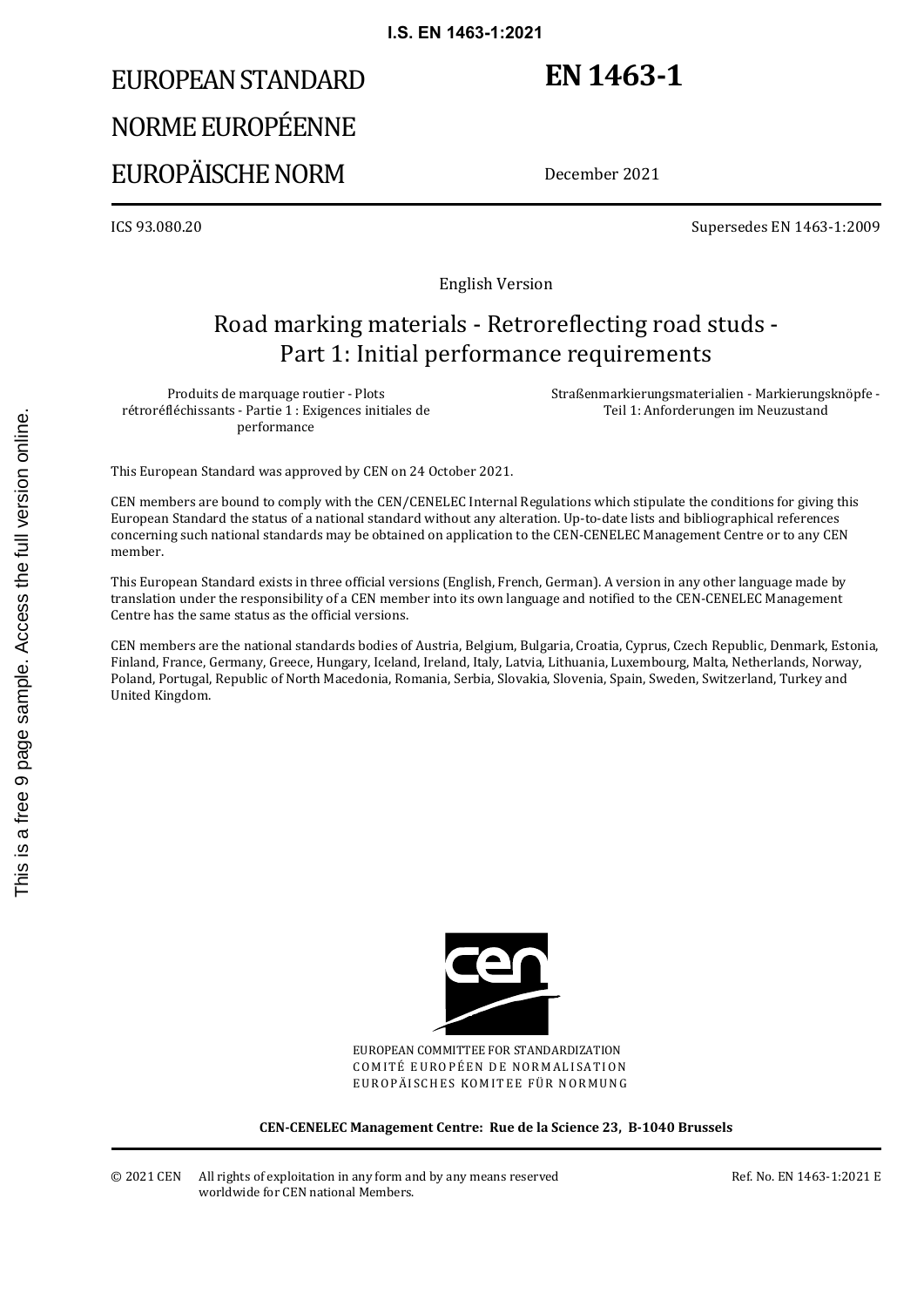## **Contents**

| 1                                                       |                                                                                      |  |
|---------------------------------------------------------|--------------------------------------------------------------------------------------|--|
| $\mathbf{2}$                                            |                                                                                      |  |
| 3                                                       |                                                                                      |  |
| $\overline{\mathbf{4}}$<br>4.1<br>4.1.1<br>4.1.2<br>4.2 |                                                                                      |  |
| 5<br>5.1<br>5.1.1<br>5.2                                |                                                                                      |  |
| 6<br>6.1<br>6.2                                         | Assessment and verification of constancy of performance - AVCP 10                    |  |
| 6.2.1<br>6.2.2<br>6.3<br>6.3.1<br>6.3.2                 |                                                                                      |  |
| 6.3.3                                                   | Annex A (normative) Test method for the determination of the coefficient of luminous |  |
|                                                         | Annex B (normative) Test method for the determination of chromaticity co-ordinates   |  |
|                                                         | Annex ZA (informative) Relationship of this European Standard with Regulation (EU)   |  |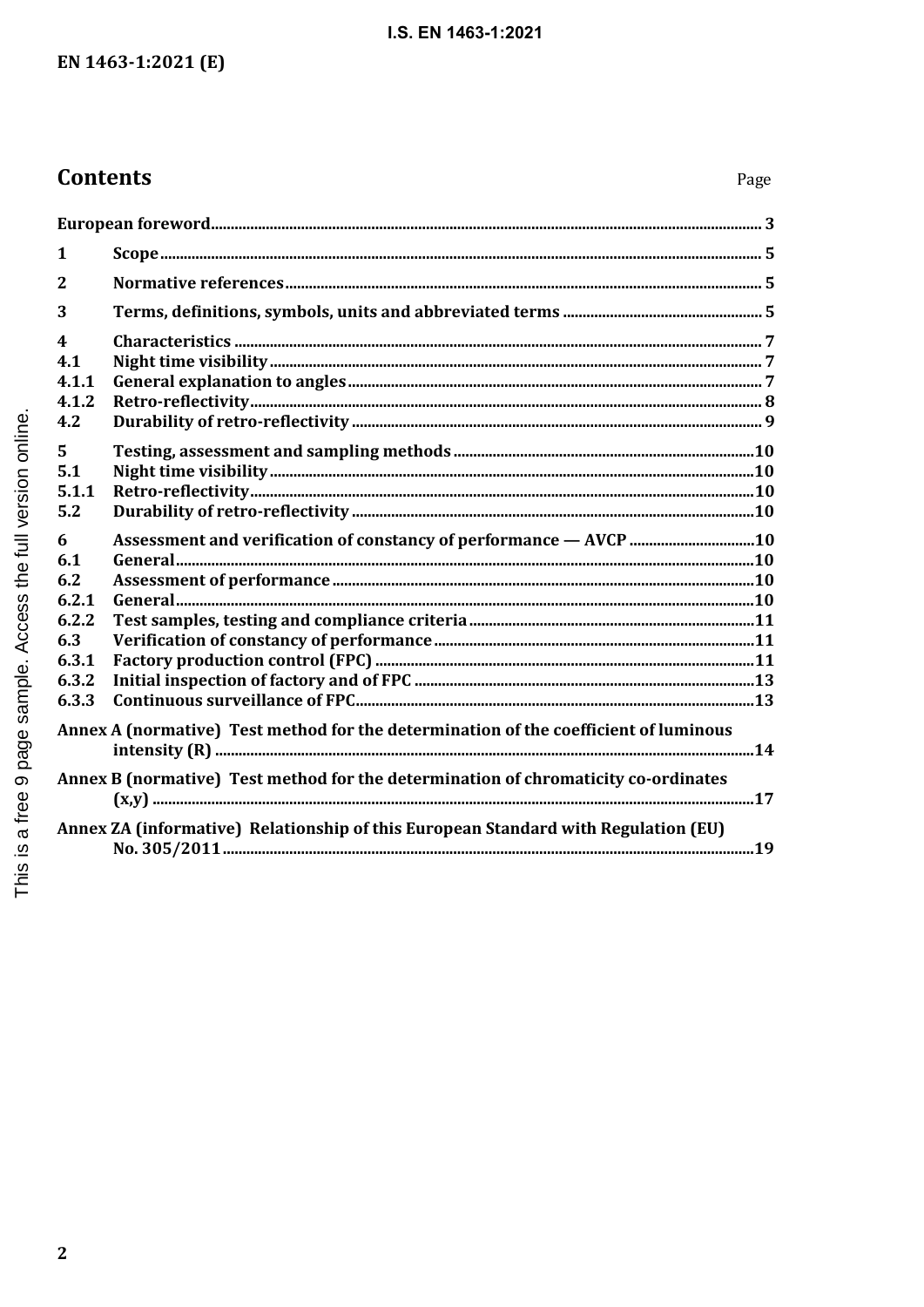## <span id="page-6-0"></span>**European foreword**

This document (EN 1463-1:2021) has been prepared by Technical Committee CEN/TC 226 "Road equipment", the secretariat of which is held by AFNOR.

This European Standard shall be given the status of a national standard, either by publication of an identical text or by endorsement, at the latest by June 2022, and conflicting national standards shall be withdrawn at the latest by September 2023.

Attention is drawn to the possibility that some of the elements of this document may be the subject of patent rights. CEN shall not be held responsible for identifying any or all such patent rights.

This document supersedes EN 1463-1:2009.

This document has been prepared under a Standardization Request given to CEN by the European Commission and the European Free Trade Association.

For relationship with EU Directive(s) / Regulation(s), see informative Annex ZA, which is an integral part of this document.

The main changes with respect to the previous edition are listed below:

- To adapt the structure of the standard to the new CEN instructions for candidate harmonized standards for construction products, the terminology and the Annex ZA have been adapted to CEN guidance and template.
- All content that refers to temporary products and to none of the mandated characteristics has been eliminated (deletion of content related to Temporary Road Studs and in use characteristics "Dimensions").
- Clause 6 "Assessment and verification of constancy of performance AVCP" has been added.
- Former Clause 4 "type-of road stud" has been moved to Clause 3 "Terms, definitions, symbols, units and abbreviated terms" under new subclause 3.10.
- Former Clause 5 "Performance Requirements" can be found in this standard under Clause 4 "Characteristics".
- Subclause 4.1.1 "General explanation to angles" has been added to Clause 4 "Product characteristics" (former Clause 5 "Performance Requirements") to avoid any misinterpretation.
- Former Tables 4 and 5, in former subclause 5.3.1.1, have been merged as specified in that subclause (see new Table 3 in 4.1.2.1) in order to make the interpretation of the threshold values corresponding to that characteristic easier, and subsequently avoid potential mistakes. Therefore, threshold levels specified for each type (1, 2 and 3) of road studs and colour specified in new Table 3 correspond to those given in the previous version of EN 1463-1.
- Former subclause 5.3.1 "Photometric requirements" can be found in this standard under 4.1.2.1 "Coefficient of luminous intensity (R)".
- Former subclause 5.3.2 "Colorimetric requirements" can be found in this standard under 4.1.2.2 Chromaticity co-ordinates (x,y).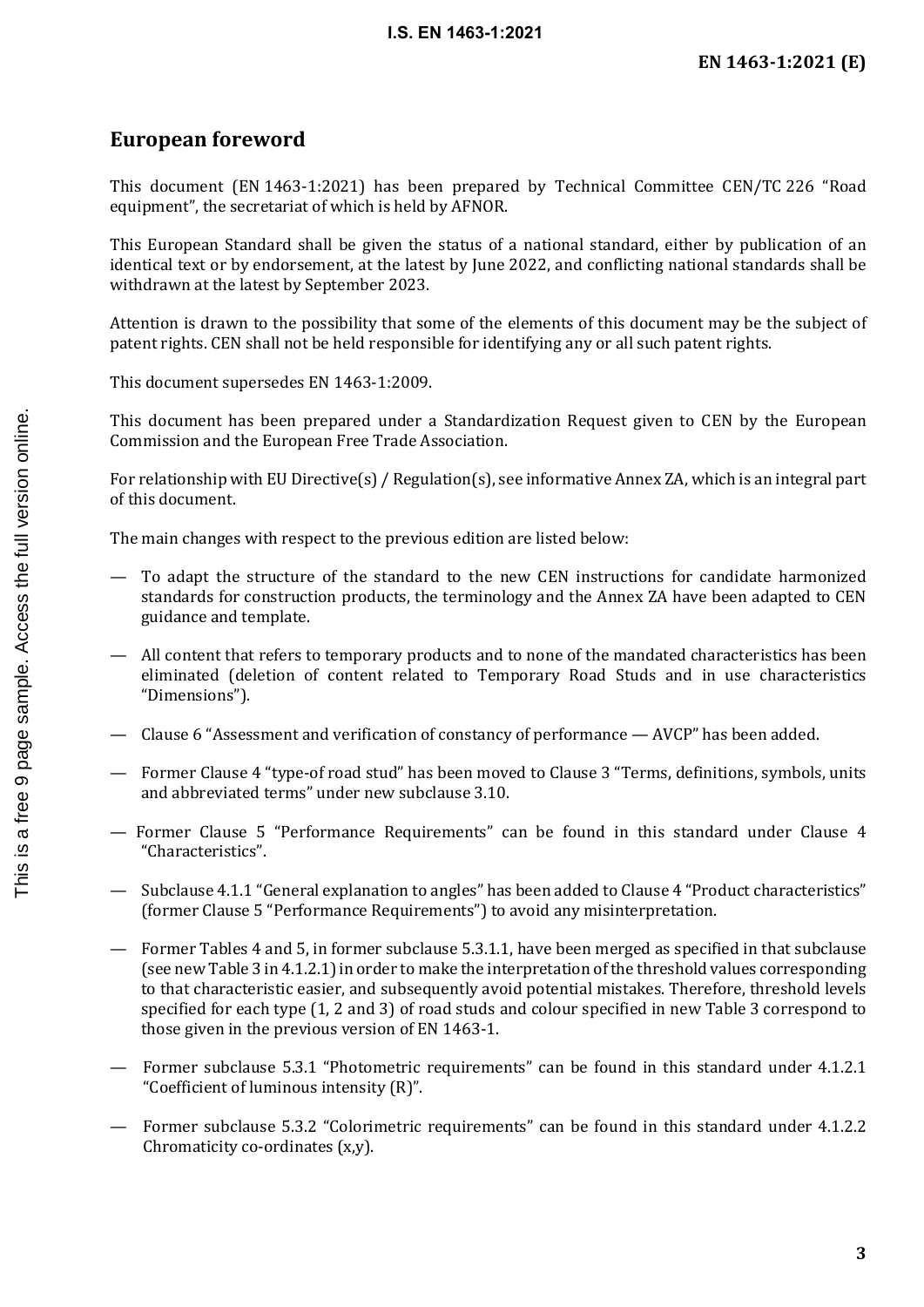— Subclause 4.2 "Durability of retro-reflectivity" has been added to give a clear link to EN 1463-2:2021. Notice that according to the answer to Mandate M/111 (CEN reference doc N 1318 dated June 2013) accepted by the European Commission, only Durability of retro-reflectivity expressed as coefficient of luminous intensity (R) is considered relevant.

Any feedback and questions on this document should be directed to the users' national standards body. A complete listing of these bodies can be found on the CEN website.

According to the CEN-CENELEC Internal Regulations, the national standards organisations of the following countries are bound to implement this European Standard: Austria, Belgium, Bulgaria, Croatia, Cyprus, Czech Republic, Denmark, Estonia, Finland, France, Germany, Greece, Hungary, Iceland, Ireland, Italy, Latvia, Lithuania, Luxembourg, Malta, Netherlands, Norway, Poland, Portugal, Republic of North Macedonia, Romania, Serbia, Slovakia, Slovenia, Spain, Sweden, Switzerland, Turkey and the United Kingdom.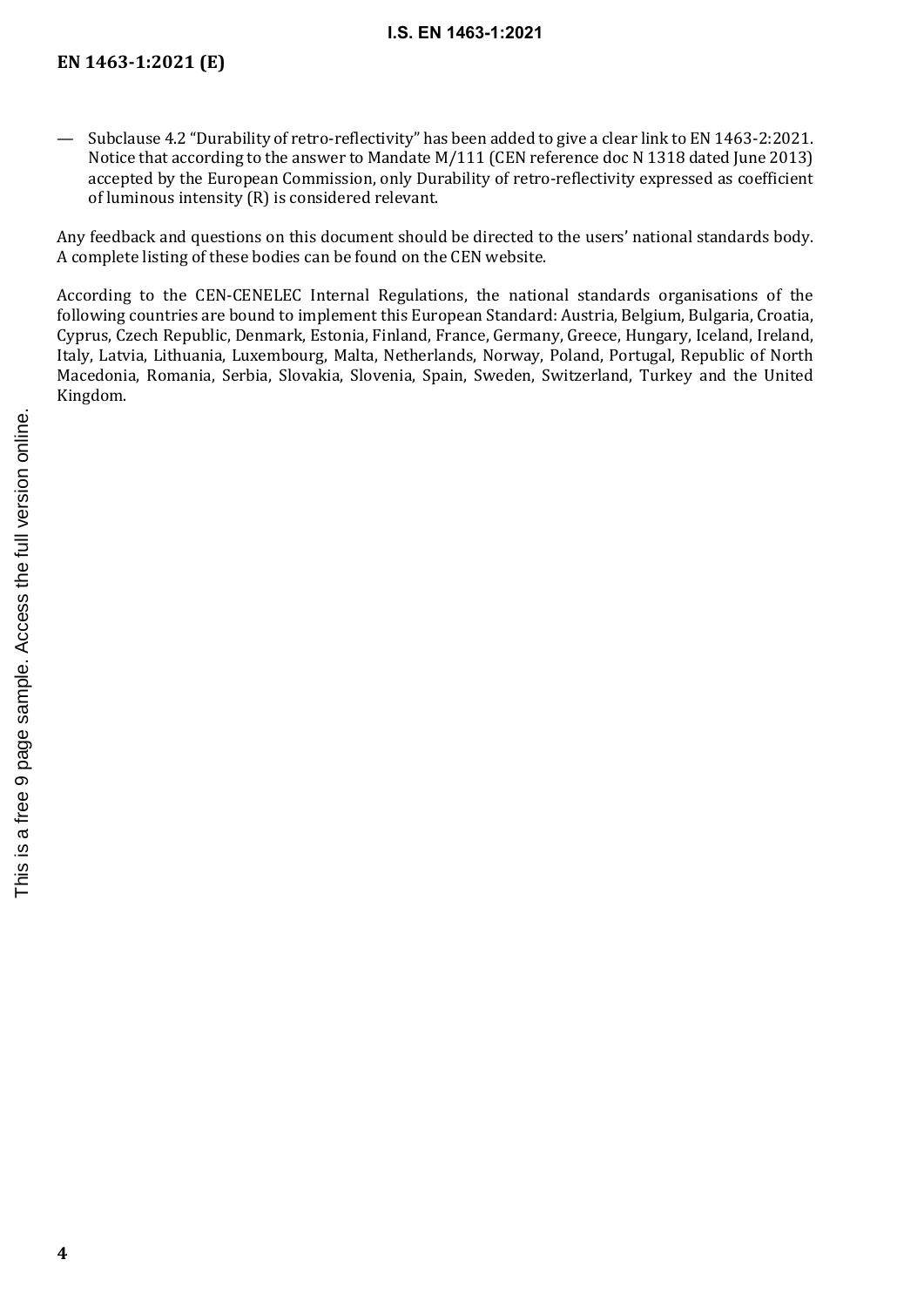## <span id="page-8-0"></span>**1 Scope**

This document specifies the product characteristics, laboratory test methods, the way of expressing results and the relevant procedures for assessment and verification of the constancy of performance for retroreflecting road studs, non depressible and depressible by design (designated as Type A and B, respectively) and which reflectors are made of glass, plastic or plastic with abrasion resistance layer (designated as Type 1, 2 and 3, respectively), to be used for permanent road markings, and delineation purposes, in circulation areas.

This document covers retroreflecting road studs (types - 1, 2, 3 - A, B) of white, yellow, amber, red and green colour of their reflectors.

This document does not cover:

- *—* non-retroreflective road studs;
- temporary retroreflective road studs.

## <span id="page-8-1"></span>**2 Normative references**

The following documents are referred to in the text in such a way that some or all of their content constitutes requirements of this document.

EN 1463-2:2021, *Road marking materials - Retroreflecting road studs - Part 2: Road test performance specifications*

ISO/CIE 11664-1:2019, *Colorimetry - Part 1: CIE standard colorimetric observers*

ISO 11664-2:2007, *Colorimetry - Part 2: CIE standard illuminants*

CIE 054.2:2001, *Retroreflection: Definition and measurement*

CIE S 017/E:2020, *ILV: International Lighting Vocabulary, 2nd Edition*

## <span id="page-8-2"></span>**3 Terms, definitions, symbols, units and abbreviated terms**

For the purposes of this document, the following terms and definitions apply.

## **3.1**

#### **retroreflecting road stud**

horizontal guiding device that reflects incident light by means of *retroreflectors*(see 3.2) in order to warn, guide or inform road users

Note 1 to entry: Retroreflecting road stud called "road stud" in this document.

Note 2 to entry: Retroreflecting road stud may be constructed in either one or more integral parts and may be bonded to, anchored within or embedded within the road surface. The body is typically manufactured with plastic polymers, although solid glass is also used. The retroreflecting portion may be unidirectional or bidirectional, depressible or non depressible.

## **3.2**

#### **retroreflector**

device which reverses the direction of visible light striking it and returns it along a path substantially parallel to its original path

Note 1 to entry: It may be made of glass (type 1), plastic (type 2) or plastic with an abrasion resistant surface (type 3). It may have a reflective coating at the back.